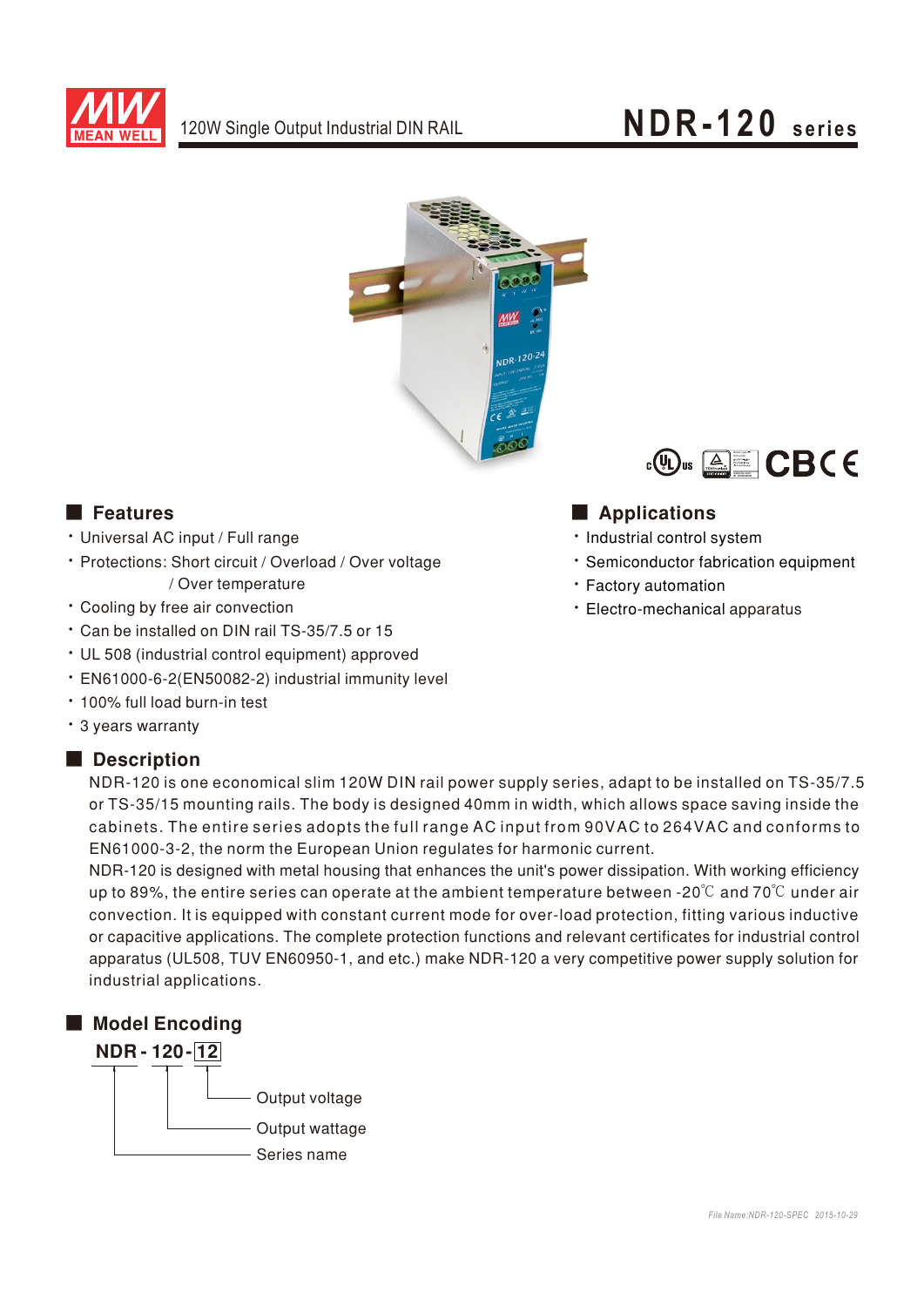

#### **SPECIFICATION**

| <b>MODEL</b>        |                                       | NDR-120-12                                                                                                                                                                                                                 | NDR-120-24  | NDR-120-48  |  |
|---------------------|---------------------------------------|----------------------------------------------------------------------------------------------------------------------------------------------------------------------------------------------------------------------------|-------------|-------------|--|
|                     | <b>DC VOLTAGE</b>                     | 12V                                                                                                                                                                                                                        | <b>24V</b>  | 48V         |  |
| <b>OUTPUT</b>       | <b>RATED CURRENT</b>                  | 10A                                                                                                                                                                                                                        | 5A          | 2.5A        |  |
|                     | <b>CURRENT RANGE</b>                  | $0 - 10A$                                                                                                                                                                                                                  | $0 \sim 5A$ | $0 - 2.5A$  |  |
|                     | RATED POWER                           | 120W                                                                                                                                                                                                                       | <b>120W</b> | <b>120W</b> |  |
|                     | RIPPLE & NOISE (max.) Note.2 100mVp-p |                                                                                                                                                                                                                            | 120mVp-p    | 150mVp-p    |  |
|                     | <b>VOLTAGE ADJ. RANGE</b>             | $12 - 14V$                                                                                                                                                                                                                 | $24 - 28V$  | $48 - 55V$  |  |
|                     | <b>VOLTAGE TOLERANCE Note.3</b>       | ±2.0%                                                                                                                                                                                                                      | ±1.0%       | ±1.0%       |  |
|                     | <b>LINE REGULATION</b>                | ±0.5%                                                                                                                                                                                                                      | ±0.5%       | ±0.5%       |  |
|                     | <b>LOAD REGULATION</b>                | ±1.0%                                                                                                                                                                                                                      | ±1.0%       | ±1.0%       |  |
|                     | <b>SETUP, RISE TIME</b>               | 1200ms, 60ms/230VAC<br>2500ms, 60ms/115VAC at full load                                                                                                                                                                    |             |             |  |
|                     | <b>HOLD UP TIME (Typ.)</b>            | 16ms/230VAC<br>10ms/115VAC at full load                                                                                                                                                                                    |             |             |  |
|                     | <b>VOLTAGE RANGE</b>                  | 127 ~ 370VDC [DC input operation possible by connecting AC/L(+), AC/N(-)]<br>Note.6 $90 \sim 264$ VAC                                                                                                                      |             |             |  |
| <b>INPUT</b>        | <b>FREQUENCY RANGE</b>                | $47 \sim 63$ Hz                                                                                                                                                                                                            |             |             |  |
|                     | <b>EFFICIENCY (Typ.)</b>              | 85.5%                                                                                                                                                                                                                      | 88%         | 89%         |  |
|                     | <b>AC CURRENT (Typ.)</b>              | 2.25A/115VAC<br>1.3A/230VAC                                                                                                                                                                                                |             |             |  |
|                     | <b>INRUSH CURRENT (Typ.)</b>          | 20A/115VAC<br>35A/230VAC                                                                                                                                                                                                   |             |             |  |
|                     | <b>LEAKAGE CURRENT</b>                | <1mA/240VAC                                                                                                                                                                                                                |             |             |  |
| <b>PROTECTION</b>   | <b>OVERLOAD</b>                       | 105 ~ 130% rated output power                                                                                                                                                                                              |             |             |  |
|                     |                                       | Protection type : Constant current limiting, recovers automatically after fault condition is removed                                                                                                                       |             |             |  |
|                     | <b>OVER VOLTAGE</b>                   | $14 - 17V$                                                                                                                                                                                                                 | $29 - 33V$  | $56 - 65V$  |  |
|                     |                                       | Protection type : Shut down o/p voltage, re-power on to recover                                                                                                                                                            |             |             |  |
|                     | <b>OVER TEMPERATURE</b>               | Shut down o/p voltage, re-power on to recover                                                                                                                                                                              |             |             |  |
|                     | <b>WORKING TEMP.</b>                  | -20 ~ +70°C (Refer to "Derating Curve")                                                                                                                                                                                    |             |             |  |
|                     | <b>WORKING HUMIDITY</b>               | 20~95% RH non-condensing                                                                                                                                                                                                   |             |             |  |
|                     | ENVIRONMENT STORAGE TEMP., HUMIDITY   | $-40 \sim +85^{\circ}$ C, 10 ~ 95% RH                                                                                                                                                                                      |             |             |  |
|                     | <b>TEMP. COEFFICIENT</b>              | $\pm$ 0.03%/°C (0 ~ 50°C)                                                                                                                                                                                                  |             |             |  |
|                     | <b>VIBRATION</b>                      | Component:10 ~ 500Hz, 2G 10min./1cycle, 60min. each along X, Y, Z axes; Mounting: Compliance to IEC60068-2-6                                                                                                               |             |             |  |
|                     | <b>SAFETY STANDARDS</b>               | UI508, TUV EN60950-1 approved; (meet EN60204-1)                                                                                                                                                                            |             |             |  |
| <b>SAFETY &amp;</b> | <b>WITHSTAND VOLTAGE</b>              | I/P-O/P:3KVAC I/P-FG:2KVAC O/P-FG:0.5KVAC                                                                                                                                                                                  |             |             |  |
| <b>EMC</b>          | <b>ISOLATION RESISTANCE</b>           | I/P-O/P, I/P-FG, O/P-FG:>100M Ohms / 500VDC / 25°C/70% RH                                                                                                                                                                  |             |             |  |
| (Note 4)            | <b>EMC EMISSION</b>                   | Compliance to EN55022 (CISPR22), EN61204-3 Class B, EN61000-3-2,-3<br>Compliance to EN61000-4-2,3,4,5,6,8,11, EN55024, EN61000-6-2 (EN50082-2), EN61204-3, heavy industry level, criteria A                                |             |             |  |
|                     | <b>EMC IMMUNITY</b>                   |                                                                                                                                                                                                                            |             |             |  |
| <b>OTHERS</b>       | <b>MTBF</b>                           | 456.3K hrs min.<br>MIL-HDBK-217F $(25^{\circ}C)$                                                                                                                                                                           |             |             |  |
|                     | <b>DIMENSION</b>                      | 40*125.2*113.5mm (W*H*D)                                                                                                                                                                                                   |             |             |  |
|                     | <b>PACKING</b>                        | 0.6Kg; 20pcs/13Kg/1.16CUFT                                                                                                                                                                                                 |             |             |  |
| <b>NOTE</b>         |                                       | 1. All parameters NOT specially mentioned are measured at 230VAC input, rated load and 25°C of ambient temperature.                                                                                                        |             |             |  |
|                     |                                       | 2. Ripple & noise are measured at 20MHz of bandwidth by using a 12" twisted pair-wire terminated with a 0.1uf & 47uf parallel capacitor.<br>3. Tolerance : includes set up tolerance, line regulation and load regulation. |             |             |  |
|                     |                                       | 4. The power supply is considered a component which will be installed into a final equipment. The final equipment must be re-confirmed that it still meets                                                                 |             |             |  |
|                     | EMC directives.                       |                                                                                                                                                                                                                            |             |             |  |
|                     |                                       | 5. Installation clearances : 40mm on top, 20mm on the bottom, 5mm on the left and right side are recommended when loaded permanently with full power.                                                                      |             |             |  |
|                     |                                       | In case the adjacent device is a heat source, 15mm clearance is recommended.                                                                                                                                               |             |             |  |
|                     |                                       | 6. Derating may be needed under low input voltage. Please check the derating curve for more details.                                                                                                                       |             |             |  |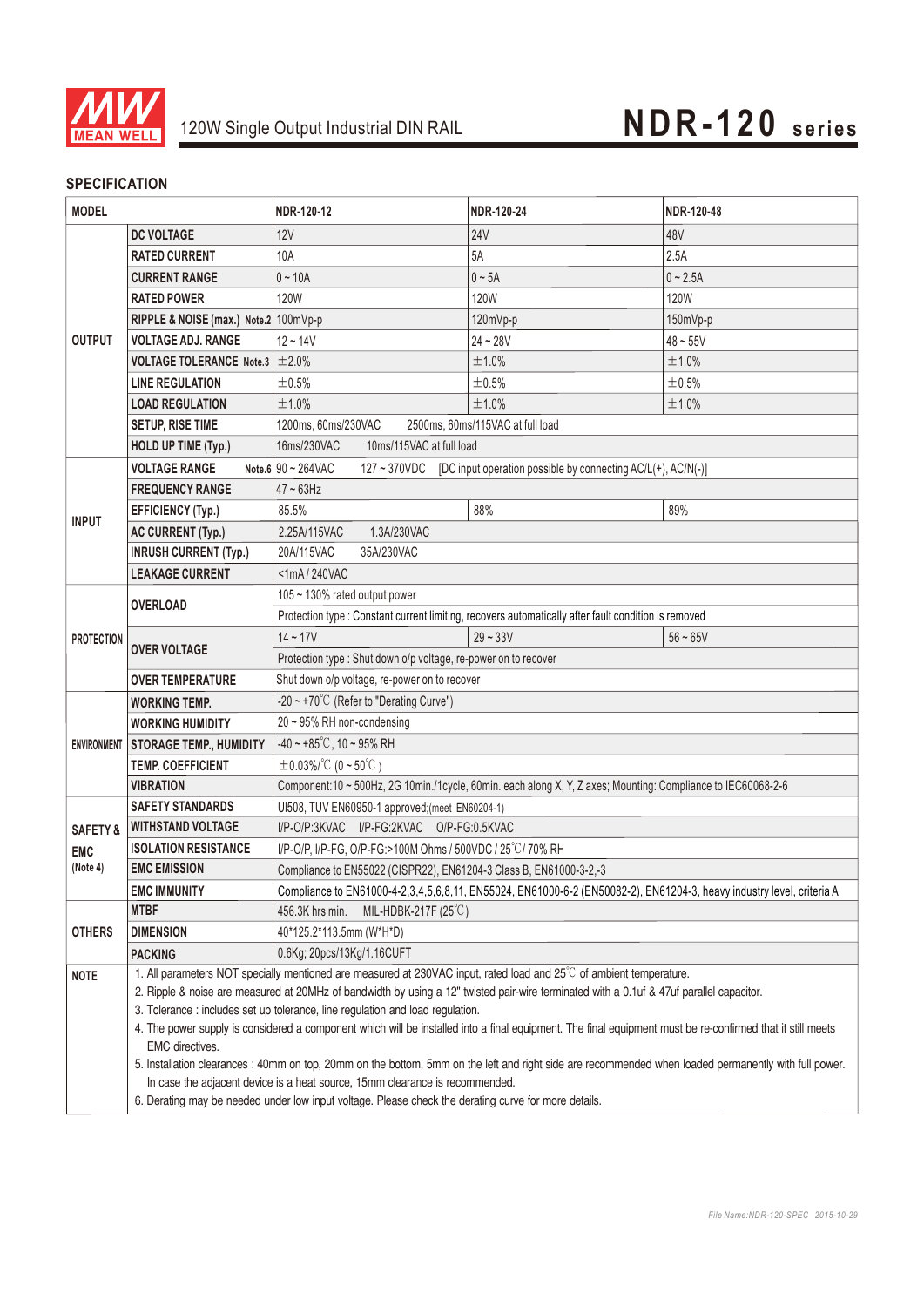

# 120W Single Output Industrial DIN RAIL **NDR-120 series**